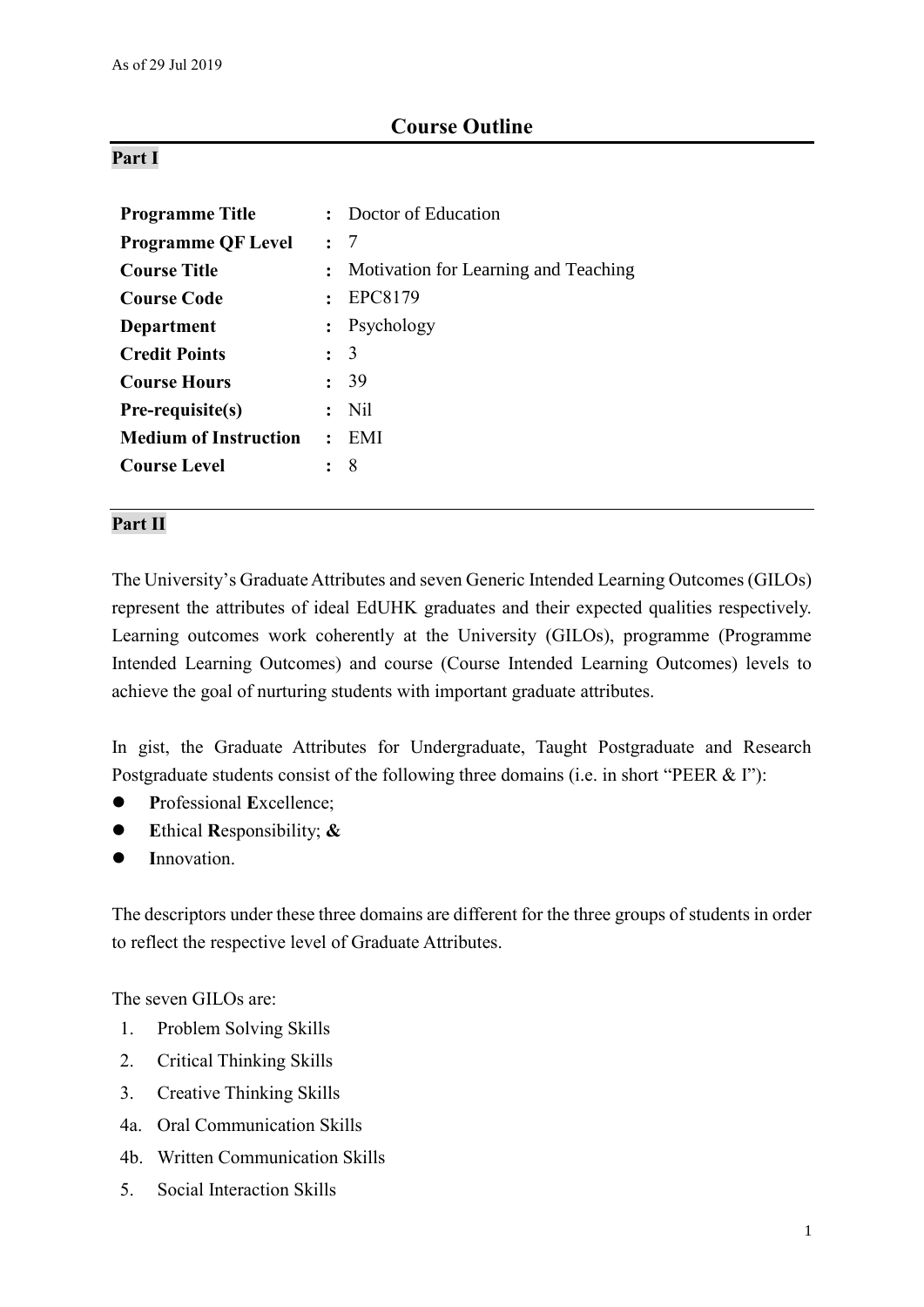# 6. Ethical Decision Making

7. Global Perspectives

# **1. Course Synopsis**

Achievement motivation has long been considered by psychologists and educators as one of the dominant factors that affects student learning and performance. This module is designed to help students embark on an advanced study into the theoretical framework underlying achievement motivation, including behavioural, humanistic and social-cognitive theories. Through the study, the students will develop a deep level understanding in the theories, research and application of achievement motivation in the education setting while recognizing how the theories have become powerful explanations on children and adolescent learning and performance. Students will develop critical perspectives into the relevance and applicability of the theories for improving learning and teaching. On completing the module, students are encouraged to develop further their own research agenda in relation to the theoretical framework and empirical research findings in this area.

# **2. Course Intended Learning Outcomes (CILOs)**

*Upon completion of this course, students will be able to:*

- $CILO<sub>1</sub>$  Develop an understanding of the theoretical framework of motivation;
- $\text{CILO}_2$  Critically evaluate the strengths and weaknesses of motivation theories;
- $C I L O<sub>3</sub>$  Apply the principles and concepts of motivation to explain learning and teaching issues.

| <b>Course Content</b>                  | <b>CILOs</b>     | <b>Suggested Teaching &amp;</b><br><b>Learning Activities</b> |
|----------------------------------------|------------------|---------------------------------------------------------------|
| Key concepts in motivation:            | $C1-2$           | An integrated approach of:                                    |
| Theoretical framework underlying       |                  | Lecture, student presentation,                                |
| achievement motivation; Attribution    |                  | class discussion, posting and                                 |
| theory; Goal orientation theory:       |                  | discussion on Moodle                                          |
| performance, mastery and social goals; |                  |                                                               |
| Self-concept and self-efficacy;        |                  |                                                               |
| Motivation and culture                 |                  |                                                               |
| Applications to teaching: Implication  | CLO <sub>3</sub> | An integrated approach of: class                              |
| and application of motivational        |                  | discussion, posting and                                       |
| theories in education setting          |                  | discussion on Moodle, feedback                                |
|                                        |                  | to fellow student presentation,                               |
|                                        |                  | and critique of the literature                                |

# **3. Content, CILOs and Teaching & Learning Activities**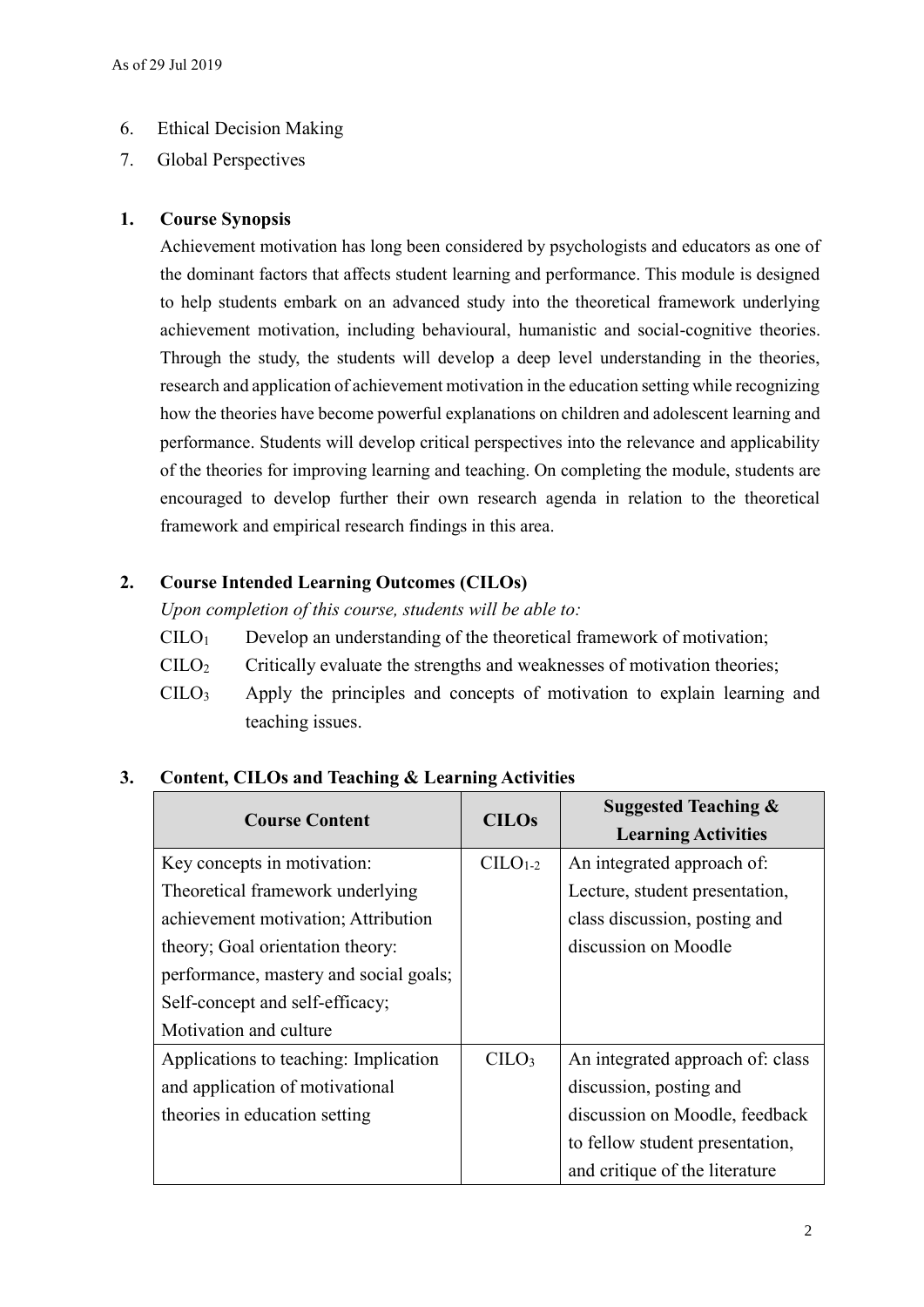### **4. Assessment**

|     | <b>Assessment Tasks</b>                                                                                                                                                                                                                                                                                             | Weighting $(\% )$ | <b>CILO</b>         |
|-----|---------------------------------------------------------------------------------------------------------------------------------------------------------------------------------------------------------------------------------------------------------------------------------------------------------------------|-------------------|---------------------|
| (a) | <b>Seminar Presentation</b><br>Students are required to conduct a seminar<br>presentation based on course readings. The<br>presentation should analyse what motivation<br>theories/concepts have been learned from the<br>reading, and how this knowledge can be applied<br>to learning and teaching contexts.      | 20%               | CLLO <sub>1,3</sub> |
| (b) | <b>Case Analysis</b><br>Students are required to critically analyse, and<br>write a critical report on a case with 900-1,200<br>words during the course on the application of<br>motivation theories to learning and teaching. In<br>the report, students will apply theories learned<br>in the course to the case. | 30%               | $CILO1-3$           |
| (c) | <b>Literature Review</b><br>Students are required to write a literature review<br>of around 1,500 words on a selected topic in<br>achievement motivation, demonstrating a<br>critical understanding, application, analysis and<br>synthesis of relevant key concepts involved.                                      | 50%               | $CIIO1-3$           |

# **5. Required Text(s)**

Nil

# **6. Recommended Readings**

- Alderman, M. K. (2008). *Motivation for achievement: Possibilities for teaching and learning* (3rd ed.)*.* New York: Routledge.
- Anderman, E. M., & Anderman, L. H. (2014). *Classroom motivation* (2<sup>nd</sup> ed.) Boston: Pearson Education.
- Bandura, A. (2001). Social cognitive theory: An agentic perspective. *Annual Review of Psychology*, *52*(2), 1–26.
- Bartels, J. M., Magun-Jackson, S., & Ryan, J. J. (2010). Dispositional approachavoidance achievement motivation and cognitive self-regulated learning: The mediation of achievement goals. *Individual Differences Research, 8*(2), 97-110.
- Boekaerts, M. (2002). *Motivation to learn.* Geneva: International Bureau of Education.
- Boekaerts, M., & Corno, L. (2005). Self-regulation in the classroom: A perspective on assessment and intervention. *Applied Psychology, 54*(2), 199-231.
- Brier, N. (2006). *Enhancing academic motivation: In intervention program for young adolescents*. Illinois: Research Press.
- Brophy, J. E. (2004). *Motivating students to learn.* Mahwah, N. J.: Lawrence Erlbaum Associates.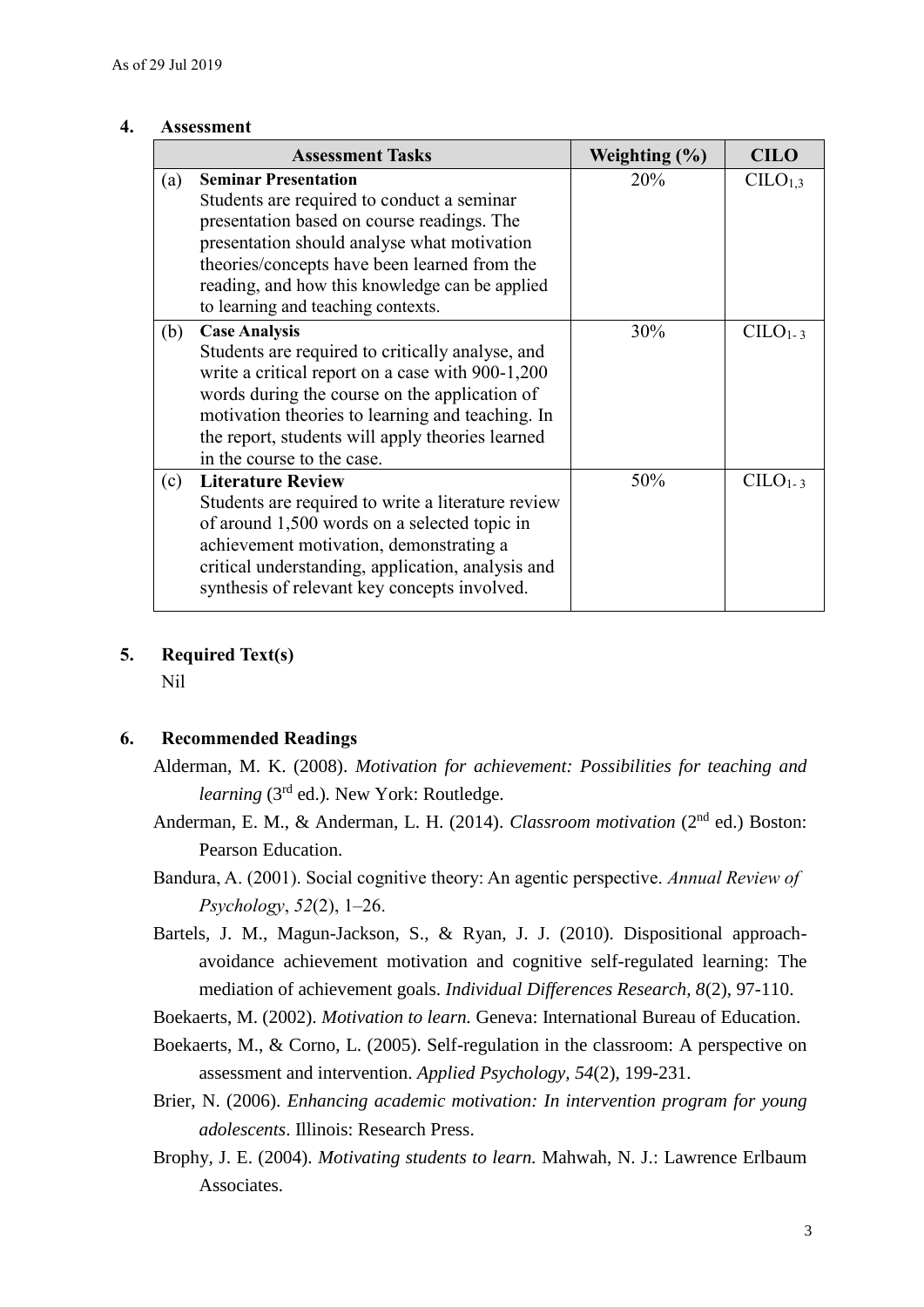- Dowson, M., & McInerney, D. M. (2003). What do students say about their motivational goals?: Towards a more complex and dynamic perspective on student motivation. *Contemporary Educational Psychology*, *28*, 91-113.
- Dweck, C. S. (1986). Motivational processes affecting learning. *American Psychologist*, *41*, 1040-1048.
- Elliot, A. J., & Murayama, K. (2008). On the measurement of achievement goals: Critique, illustration, and application. *Journal of Educational Psychology, 100*  (3), 613-628.
- Hartman, H. J. (Ed.) (2001). *Metacognition in learning and instruction: Theory, research and practice*. Dordrecht, Netherlands: Kluwer Academic Publishers.
- Kaplan, A., & Maehr, M. L. (2007). The contributions and prospects of goal orientation theory. *Educational Psychology Review, 19* (2), 141-184.
- McInerney, D. M. (2008). The motivational roles of cultural differences and cultural identity in self-regulated learning. In D. H. Schunk, & B. J. Zimmerman, (Eds.). *Motivation and self-regulated learning: Theory, research, and applications*  (Chapter 14). New York: Lawrence Erlbaum Associates.
- Meece, J. L., Anderman, E. M., & Anderman, L. H. (2006). Classroom goal structure, student motivation, and academic achievement. *Annual Review of Psychology, 57*, 487-503.
- Pajares, F. (2008). Motivational role of self-efficacy beliefs in self-regulated learning. In D. H. Schunk, & B. J. Zimmerman, (Eds.). *Motivation and self-regulated learning: Theory, research, and applications* (Chapter 5). New York: Lawrence Erlbaum Associates.
- Pintrich, P. R., & Schunk, D.H. (2002). *Motivation in education: Theory, research, and applications.* N.J.: Merrill.
- Salili, F. & Lai, M. K. (2003). Learning and motivation of Chinese students in Hong Kong: A longitudinal study of contextual influences on students' achievement orientation and performance. *Psychology in the Schools, 40*(1), 51-70.
- Salili, F., & Hoosain, R. (Eds.) (2007). *Culture, motivation, and learning: A multicultural perspective*. Charlotte, N.C.: Information Age Publishing.
- Schunk, D. H., Meece, J., & Pintrich, P. R. (2014). *Motivation in education, theory, research, and applications* (4<sup>th</sup> ed.). Boston: Pearson.
- Schunk, D. H. & Zimmerman, B. J. (Eds.) (2008). *Motivation and self-regulated learning: Theory, research, and applications*. New York: Lawrence Erlbaum Associates.
- Waters, H. S., & Schneider, W. (Eds.) (2010). *Metacognition, strategy use, and instruction*; foreword by John G. Borkowski. New York: Guilford Press.
- Weiner, B. (1985). An attributional theory of achievement motivation and emotion. *Psychological Review*, *92*, 548-573.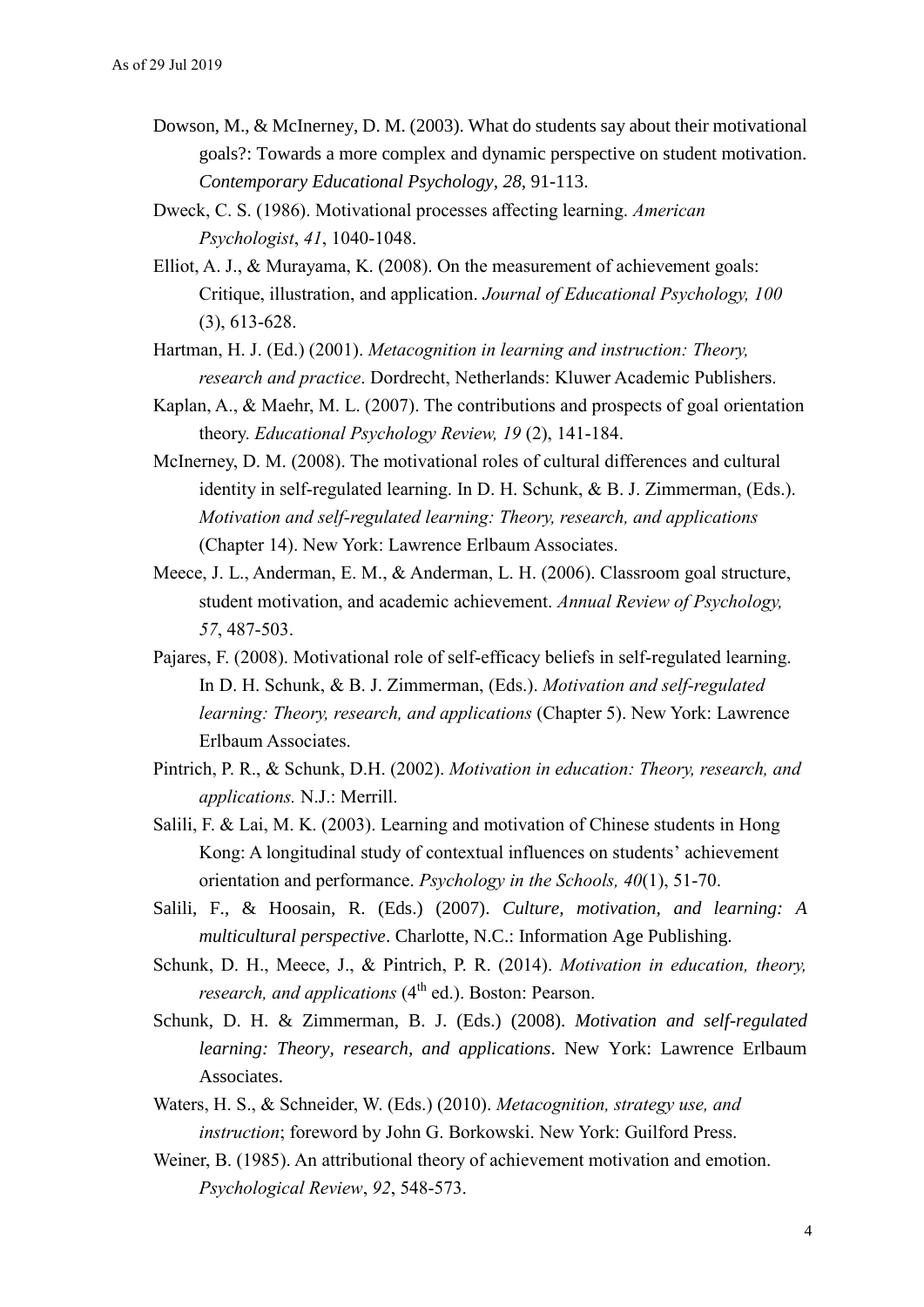- Wigfield, A., & Cambria, J. (2010). Students' achievement values, goal orientations, and interest: Definitions, development, and relations to achievement outcomes. *Developmental Review, 30*, 1–35.
- Zimmerman, B. J. & Schunk, D. H. (2001) *Self-regulated learning and academic achievement.* Mahwah, N.J.: Lawrence Erlbaum Associates.

### *References in Chinese*

- Lehmann, I. 著,賓靜蓀譯(2008):《學習動機》,台北市,天下雜誌股份有限 公司。
- Zimmerman, B.J. & Schunk, D.H. 著,陳嘉皇譯(2003):《自我調整學習:敎學 理論與實務》,台北市,心理出版社股份有限公司。
- 張春興(2005):《教育心理學,三化取向的理論與實踐》,台北,東華書局。
- 蔣京川(2004):《成就目標定向與班級動機氛圍、學習策略、學業成績的關係 研究》,華中師範大學碩士學位論文,頁1-63。
- 龐維國(2003):《自主學習 : 學與敎的原理和策略》,上海市,華東師範大學 出版社。

龔艷(2005):成就目標定向理論及其教育啟示,《上海教育科研 》, 6,頁21- 23。

# **7. Related Web Resources**

<http://www.antimoon.com/how/lovelearn.htm> <http://www.selfdirectedlearning.com/index.html> ProQuest PsycINFO Scopus Education Research Information Centre 中國期刋全文數據庫

# **8. Related Journals**

*American Psychologist Annual Review of Psychology British Educational Research Journal British Journal of Educational Psychology Child Development Contemporary Educational Psychology Developmental Psychology Educational Psychology Educational Psychology Review Educational Researcher*